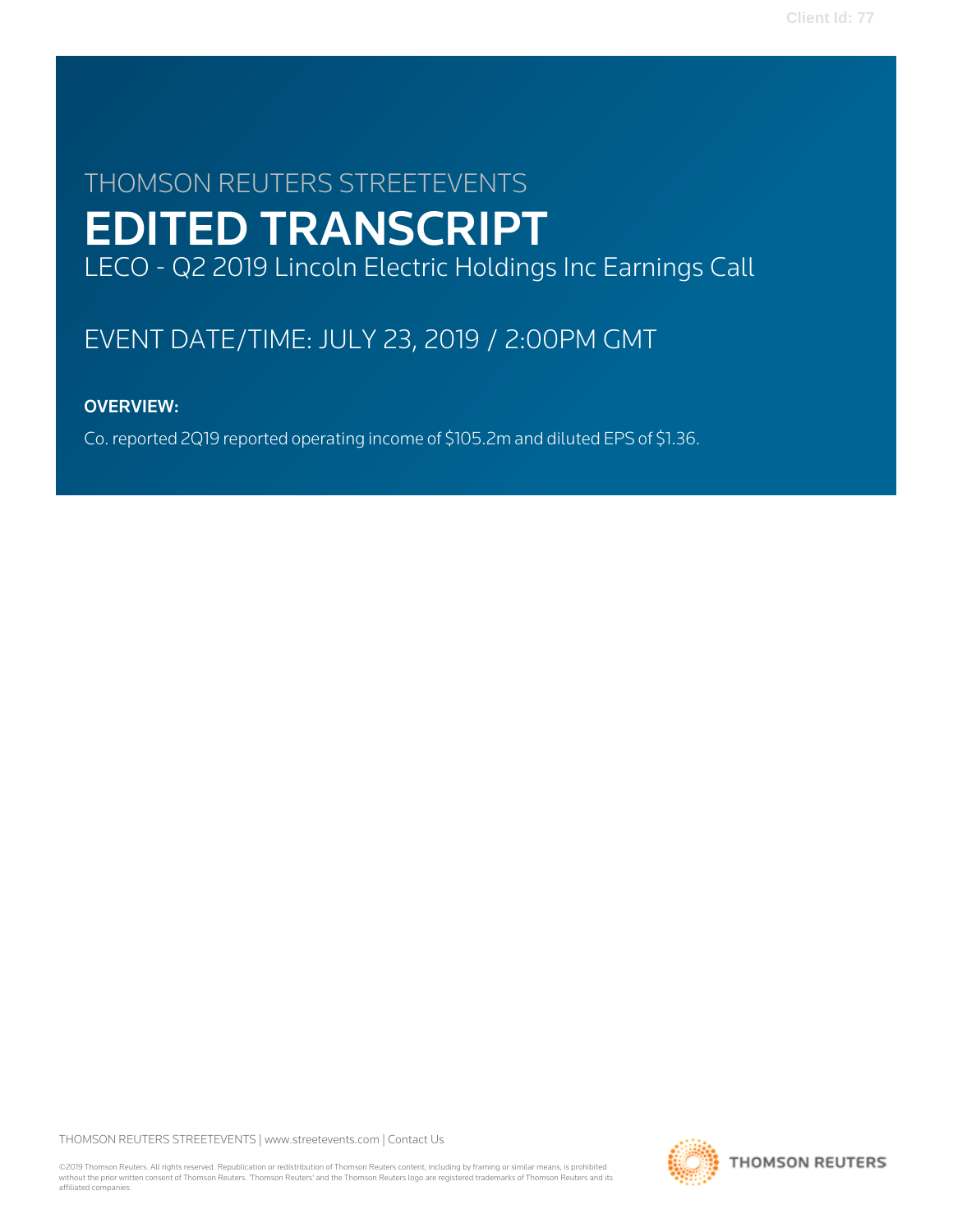#### **CORPORATE PARTICIPANTS**

**[Amanda H. Butler](#page-1-0)** Lincoln Electric Holdings, Inc. - VP of IR & Communications **[Christopher L. Mapes](#page-2-0)** Lincoln Electric Holdings, Inc. - Chairman, President & CEO **[Vincent K. Petrella](#page-2-1)** Lincoln Electric Holdings, Inc. - Executive VP, CFO & Treasurer

### **CONFERENCE CALL PARTICIPANTS**

**[Adam Michael Farley](#page-9-0)** Stifel, Nicolaus & Company, Incorporated, Research Division - Analyst **[Bryan Francis Blair](#page-12-0)** Oppenheimer & Co. Inc., Research Division - Director & Senior Analyst **[Christopher M. Dankert](#page-8-0)** Longbow Research LLC - Research Analyst **[Jason Andrew Rodgers](#page-11-0)** Great Lakes Review - VP **[Joseph O'Dea](#page-6-0)** Vertical Research Partners, LLC - Principal **[Mircea Dobre](#page-5-0)** Robert W. Baird & Co. Incorporated, Research Division - Associate Director of Research and Senior Research Analyst **[Robert Stephen Barger](#page-13-0)** KeyBanc Capital Markets Inc., Research Division - MD and Equity Research Analyst **[Saree Emily Boroditsky](#page-4-0)** Jefferies LLC, Research Division - Equity Analyst **[Walter Scott Liptak](#page-9-1)** Seaport Global Securities LLC, Research Division - MD & Senior Industrials Analyst

#### **PRESENTATION**

#### **Operator**

Greetings, and welcome to the Lincoln Electric 2019 Second Quarter Financial Results Conference Call. (Operator Instructions) And this call is being recorded.

<span id="page-1-0"></span>It is now my pleasure to introduce your host, Amanda Butler, Vice President of Investor Relations and Communications. Thank you. You may begin.

#### **Amanda H. Butler** - Lincoln Electric Holdings, Inc. - VP of IR & Communications

Thank you, Cherie, and good morning, everyone. Welcome to Lincoln Electric's 2019 Second Quarter Conference Call. We released our financial results earlier today, and you can find our release as an attachment to this call's slide presentation as well as on the Lincoln Electric website at lincolnelectric.com in the Investor Relations section.

Joining me on the call today is Chris Mapes, Lincoln's Chairman, President and Chief Executive Officer; as well as our Chief Financial Officer, Vince Petrella. Chris will begin the discussion with an overview of second quarter results, and Vince will cover the quarter performance in more detail. And following our prepared remarks, we are happy to take your questions.

Before we start our discussion, please note that certain statements made during this call may be forward looking and actual results may differ materially from our expectations due to a number of risk factors. A discussion of some of the risks and uncertainties that may affect our results are provided in our press release and in our SEC filings on forms 10-K and 10-Q.

In addition, we discuss financial measures that do not conform to U.S. GAAP. A reconciliation of non-GAAP measures to the most comparable GAAP measure is found in the financial tables in our earnings release, which, again, is available in our Investor Relations section of our website at lincolnelectric.com.

#### And with that, I'll turn the call over to Chris Mapes.

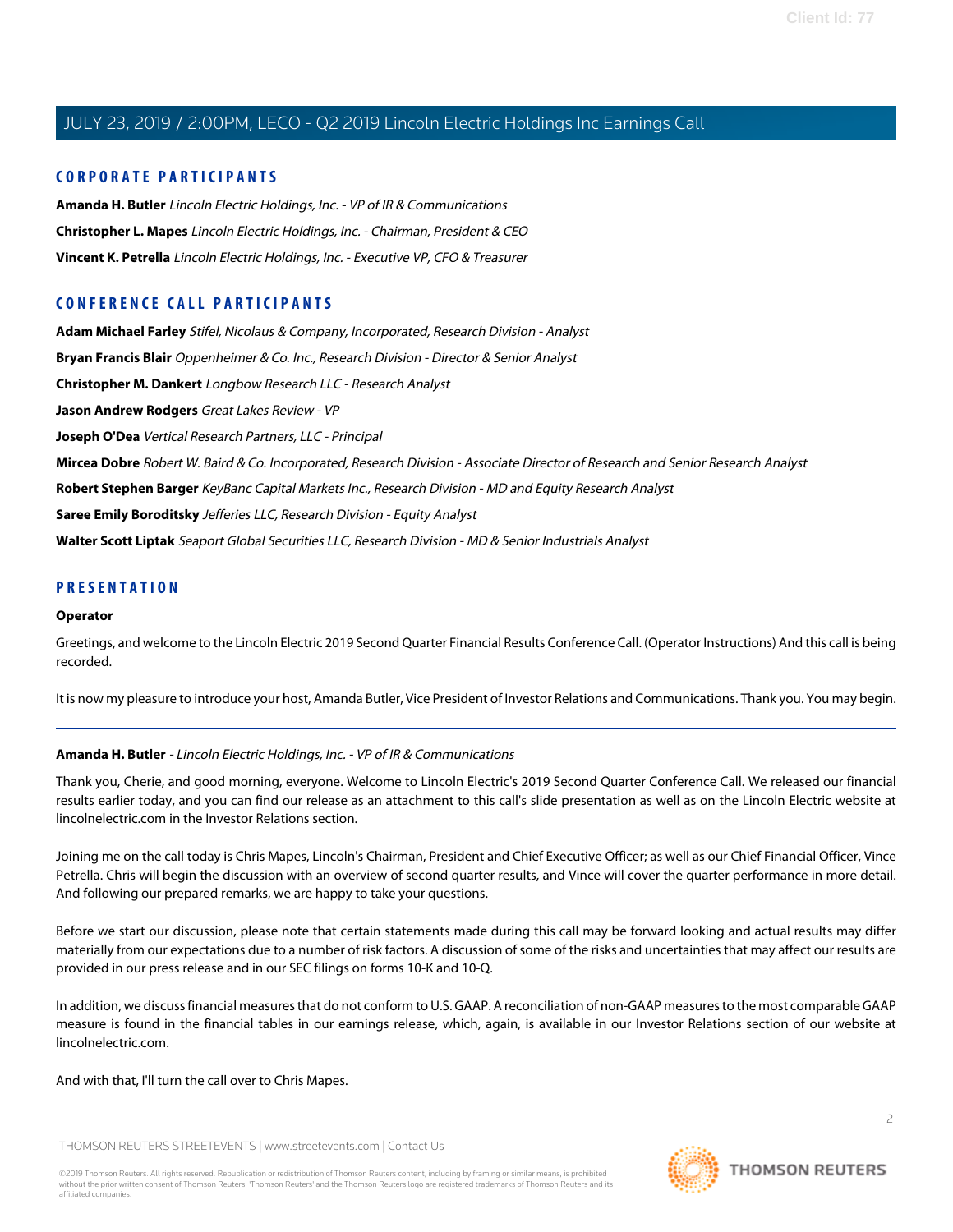#### <span id="page-2-0"></span>**Christopher L. Mapes** - Lincoln Electric Holdings, Inc. - Chairman, President & CEO

Thank you, Amanda. Good morning, everyone. Moving to Slide 3. I am pleased to report that we maintained strong margin performance and improved cash generation, cash conversion and returns in a slowing economic environment. While organic sales declined 3.5% in the quarter on lower volumes, adjusted operating income dollars and margin held steady, resulting in an 8.5% decremental margin. Favorable mix and foreign exchange, positive price/cost and lower incentive compensation mitigated the impact of lower volumes, higher wage costs, acquisitions and growth investments.

Moving to earnings. Adjusted net income held steady and adjusted earnings per share increased 4.9% to \$1.28. Returns remained strong with ROIC up 300 basis points to 21%. Cash generation increased 58% in the quarter and cash conversion was 131%. We returned \$115 million to shareholders through a combination of our 21% higher dividend payout rate and \$85 million in share repurchases in the quarter.

We continue to expect an elevated rate of share buybacks for the rest of 2019 due to our confidence in the business' strong cash flow generation and superior returns.

Moving to Slide 4. To discuss the 3.5% organic sales decline in more detail, the organic sales decline predominantly stemmed from anticipated challenges associated with weakening automotive demand, lower U.S. exports, persistent softness in Europe from our integration activities as well as weakening economic conditions in the region, narrowing price benefits as we anniversaried pricing actions, we also incurred incremental weakness in China in the quarter.

By customer geography, North America organic sales were steady year-over-year, highlighting the relative economic strength of our domestic economy. South America expanded, and Europe and Asia Pacific contracted. Organic sales by product area were mixed in the quarter. Consumables declined at a low single-digit percentage pace as weak International Welding demand trends offset flat America Welding segment sales and growth in The Harris Products Group. Standard nonautomated equipment organic sales were essentially flat in the quarter. Solid growth in Americas Welding from new equipment introductions offset declines in International Welding and in The Harris Products Group. Automation remain challenged on the weak automotive and heavy industry capital spending and a challenging prior year comparison, which resulted in a double-digit decline in that portfolio.

Most direct channel end market sectors showed decelerating global growth in the quarter led by heavy industries, general fabrication and energy; automotive and construction contracted mid-to high single-digit percent due to slowing vehicle production rates; a weak automotive capital investment cycle and timing of construction-related orders.

Looking to the balance of 2019, as previously discussed, our volume performance has faced challenged prior year comparisons through the first half of the year. We expect more favorable comparisons in the second half of the year with volumes anticipated to be flat to [up] (added by company after the call) low single-digit percent in the second half, which is an improvement over our first half performance.

<span id="page-2-1"></span>Additionally, we successfully acquired a controlling stake in our Turkish JV, Askaynak, on July 1. This positions us as the #1 welding and cutting business in this market. We're excited to have the Askaynak team help us advance our growth strategy in the region. In this portion of the cycle, we're continuing to invest for growth and are diligently managing cost to ensure that we continue to drive value for all of our stakeholders.

And now, I will pass the call to Vince.

#### **Vincent K. Petrella** - Lincoln Electric Holdings, Inc. - Executive VP, CFO & Treasurer

Thank you, Chris. Moving to Slide 5. Our consolidated second quarter sales declined 1.7% as a 3.4% benefit from acquisitions and a 1.7% higher price was offset by a 5.2% lower volumes and a 1.7% unfavorable impact from foreign exchange. Our second quarter gross profit margin increased 50 basis points to 34.7% due to positive price/cost, favorable mix and a \$900,000 LIFO credit.

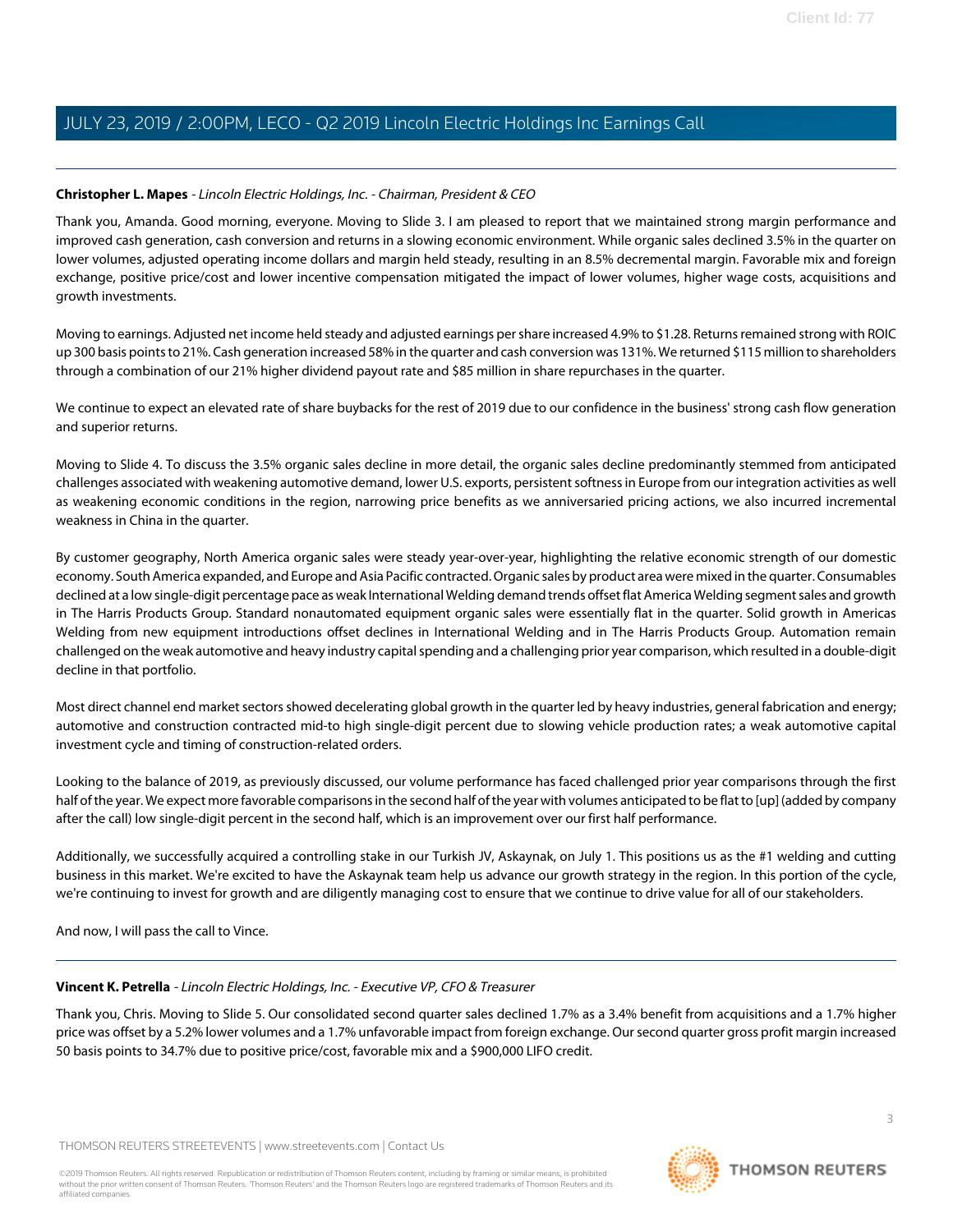Our SG&A expense was flat in dollar terms as lower incentive compensation expense and favorable foreign exchange offset higher wage and salary costs and added SG&A from acquisitions. SG&A as a percent of sales increased 20 basis points to 21%. Reported operating income increased 11.2% to \$105.2 million or 13.5% of sales.

Operating income results included approximately \$700,000 in special item charges. These charges are related to rationalization and asset impairments, primarily from our International Welding integration activities, acquisition transaction and integration costs, amortization of a step-up of acquired inventories offset by gains on asset disposals in International Welding. Excluding these special items, adjusted operating income declined 1% to \$105.9 million or 13.6% of sales, a 10 basis point improvement versus the prior year.

Our second quarter effective tax rate was 17.4% compared to 27% in the prior year period. Excluding special items, our second quarter tax rate was 22%. This compares with 24.6% in the prior year period. We now expect our second half 2019 effective tax rate to be in the low 20% range, subject to the future mix of earnings and the timing and extent of discrete tax items, including stock option exercises.

Second quarter diluted earnings per share increased 30.8% to \$1.36 compared to \$1.04 in the prior year. Excluding \$0.08 per share of EPS from special items, adjusted diluted earnings per share increased 4.9% to \$1.28, benefiting from the effective tax rate and share repurchases. Unfavorable foreign exchange translation reduced EPS by approximately \$0.01 per share in the quarter.

Now moving to the geographical segments on Slide 6. Americas Welding segment's second quarter adjusted EBIT dollars declined 3.8% to \$84.9 million. The adjusted EBIT margin declined 130 basis points to 16.6% as lower volumes, higher salary and wage costs, acquisition costs and growth investments offset positive price/cost.

Looking at the top line, Americas Welding reported a 1.1% decline in organic sales against a challenging prior year comparison of 13.1% organic sales growth. The business reported a 3.6% decline in volumes primarily due to further weakness in automation from lower capital spending in automotive and heavy industry and challenging prior year comparisons.

Standard equipment volumes increased on new product introductions. The segment's 2.5% higher price reflects the anniversary of prior year pricing actions. We expect pricing to continue to narrow through the remainder of the year. Looking at Americas Welding direct channel end market demand trends, excluding automation orders, heavy industry organic sales increased at a low double-digit rate, and the business also experienced growth in general fabrication and energy.

Construction and infrastructure declined on timing of orders, and automotive was modestly weaker on moderating auto production rates. Americas Welding sales benefited 4.7% from the 2 automation acquisitions we announced in the fourth quarter and the Baker Industries acquisition on April 1. These acquisitions are expected to contribute approximately \$40 million to \$50 million in revenue through the balance of the year.

Now moving to Slide 7. The International Welding segment's adjusted EBIT decreased 6.7% to \$15.2 million and the adjusted EBIT margin improved 50 basis points to 7%. Price/cost management, improved mix and benefits from rationalization and integration activities helped to mitigate the impact of lower volumes in approximately \$1 million in unfavorable foreign exchange.

Organic sales decreased 8.5% as 1.2% higher price was offset by 9.7% decline in volumes. European volume declines narrowed in the quarter despite weakening macroeconomic conditions in the region and compressing organic sales trends in all end markets, except energy.

Double-digit percent volume weakness in China, led by weaker automotive and heavy industry sectors, contributed to the volume declines in the second quarter.

Moving to The Harris Products Group. Second quarter adjusted EBIT increased 32.8% to \$13.5 million. Adjusted EBIT margin increased 320 basis points to a record 15% on favorable mix, accretive acquisitions and productivity improvements. Harris reported a 50 basis point decline in volumes as solid demand in the OEM channel and in the aluminum products were offset by weakness in the retail channel. Harris also recognized a 6.7% benefit from the fourth quarter acquisition of Worthington Industries' soldering business.

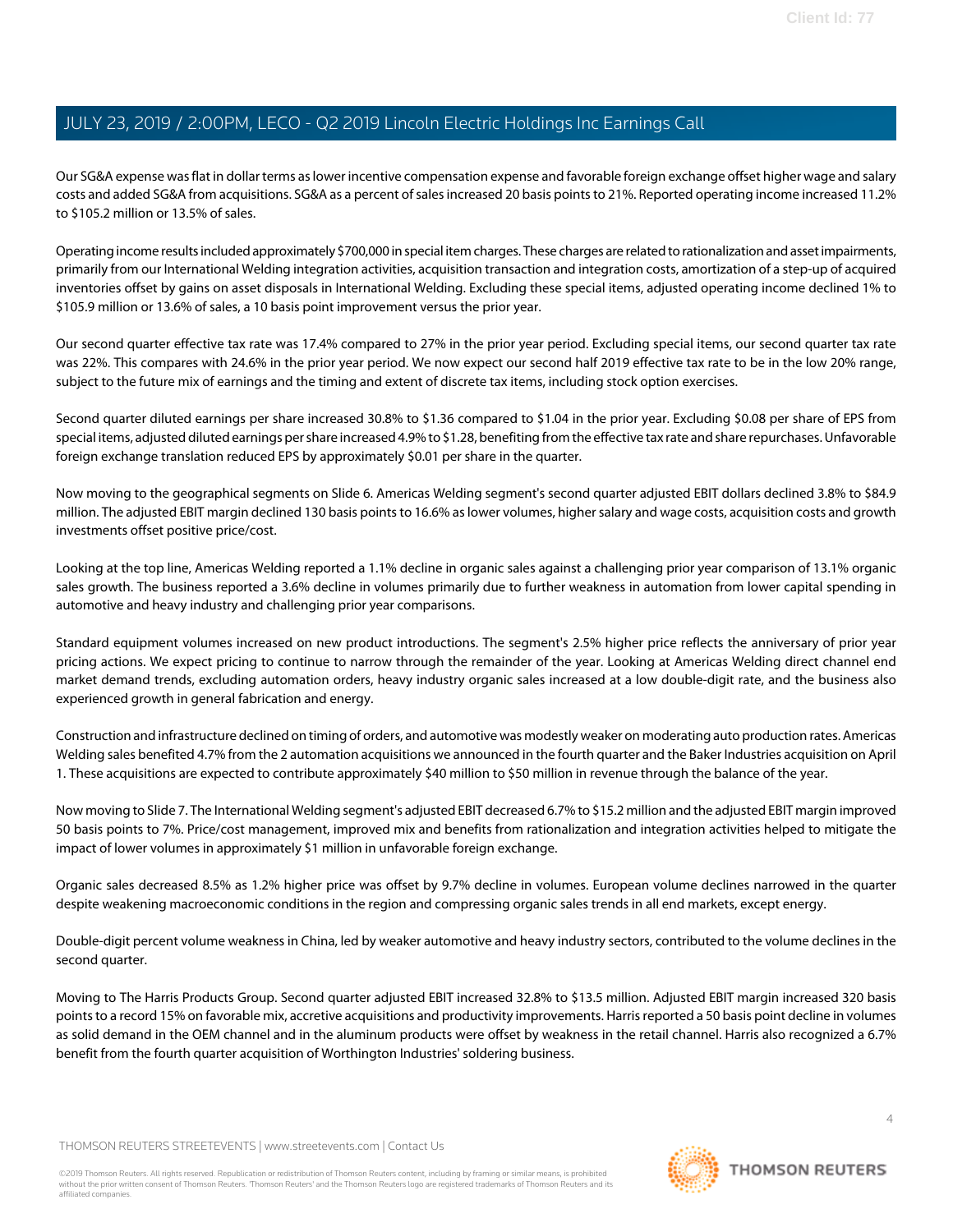Moving to Slide 9. Cash flows from operations increased 58% to \$126 million, reflecting higher earnings and the collection of a tax receivable. Working capital increased on higher inventory and receivables.

Moving to Slide 10. We maintained a balanced approach to capital allocation, deploying \$243 million in the quarter. We returned \$115 million to shareholders, reflecting the 21% higher dividend payout rate and \$85 million in share repurchases. We also invested in the business with \$20 million in capital expenditures. We continue to estimate our full year capital spending to be in the range of \$65 million to \$75 million.

We also invested \$108 million for the Baker acquisition to further our automation and additive strategies. For the balance of the year, we will continue to prioritize growth investments and return cash to shareholders through our dividend program and share repurchases.

With that, I would like to turn the call over for questions. Cherie?

#### **QUESTIONS AND ANSWERS**

#### **Operator**

<span id="page-4-0"></span>(Operator Instructions) Our first question comes from Saree Boroditsky with Jefferies.

#### **Saree Emily Boroditsky** - Jefferies LLC, Research Division - Equity Analyst

I appreciate the color on the volume outlook for the remainder of the year, but just wanted to see, is that largely related to the 4Q comp? Or do you expect any increase in demand?

#### **Vincent K. Petrella** - Lincoln Electric Holdings, Inc. - Executive VP, CFO & Treasurer

Well, that would be our guidance we would provide for the second half in totality.

#### **Saree Emily Boroditsky** - Jefferies LLC, Research Division - Equity Analyst

Any color you can give us on the 3Q versus 4Q?

#### **Vincent K. Petrella** - Lincoln Electric Holdings, Inc. - Executive VP, CFO & Treasurer

No, I don't think so at this point. We're just looking at our trends as we exit the second quarter into the third quarter, recognizing that the comparisons are going to start to ease in the third quarter. Fourth quarter for us is a little bit too far off, Saree, to make any predictions of an inflection upward from this point.

#### **Saree Emily Boroditsky** - Jefferies LLC, Research Division - Equity Analyst

Okay. And then you highlighted the timing of construction orders as an area of weakness in the quarter. There has been a lot of talk so far this earnings season about the negative impact of weather in the quarter. It is something that you saw? And do you expect this to pick up in the remainder of the year?

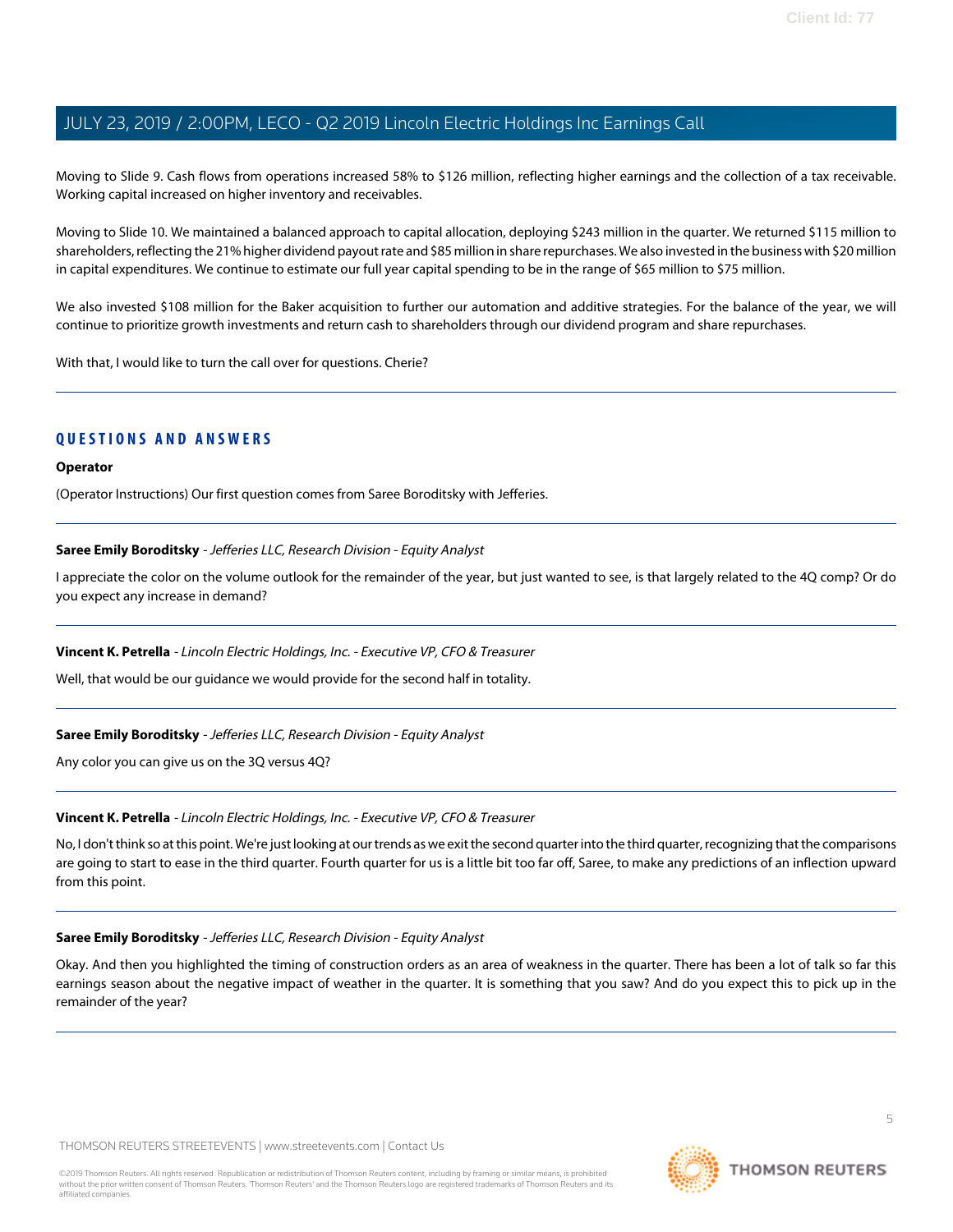#### **Vincent K. Petrella** - Lincoln Electric Holdings, Inc. - Executive VP, CFO & Treasurer

No. I mean, we wouldn't cite weather as a reason for any volatility that we saw in the quarter in respect to construction infrastructure orders. It's frankly a matter of just the year-over-year comparisons of larger orders in the prior year versus the current year. We don't think that, that trend will continue. We're a little bit more optimistic about some of the quoting and order activity we've seen in that space as we finish off the second quarter.

#### **Saree Emily Boroditsky** - Jefferies LLC, Research Division - Equity Analyst

Okay. And then just one last question, I'll leave it there. I believe you had 1 less selling day in the quarter. Is there -- was there any -- can you quantify that impact for us, if any?

#### **Vincent K. Petrella** - Lincoln Electric Holdings, Inc. - Executive VP, CFO & Treasurer

Yes. That's correct. We would estimate that at about 1.5% of sales. The third quarter will be a flat in number of selling days, and we will pick that day up in the fourth quarter.

#### **Operator**

<span id="page-5-0"></span>Our next question comes from Mig Dobre with Baird.

#### **Mircea Dobre** - Robert W. Baird & Co. Incorporated, Research Division - Associate Director of Research and Senior Research Analyst

Maybe we can talk a little bit about your Americas business and margin, specifically. I mean, when I'm kind of looking at the second quarter, at least versus my model, the margins here were a little bit weaker than what I was thinking. I appreciate the color that you've already provided in terms of the moving pieces. But as you're looking at the back half of the year, based on what you know on your price/cost dynamics and any adjustments that I'm presuming you are making because, obviously, the volume -- overall, the volume environment is maybe weaker than you were anticipating earlier in the year. How do you advise us to think about margins sequentially and year-over-year in the segment?

#### **Vincent K. Petrella** - Lincoln Electric Holdings, Inc. - Executive VP, CFO & Treasurer

Yes. Look, Mig. I think we're -- have comparable margins in the second half of the year than what we saw in the second quarter. There are obviously some puts and takes to that. You pointed out that we should have a little bit of a tailwind from some falling input costs. But we also recognize that the second quarter tends to be one of the better or the best volume and margin quarter in the year. So those we expect to offset each other and see a similar type of run rate in the second half of the year.

#### **Mircea Dobre** - Robert W. Baird & Co. Incorporated, Research Division - Associate Director of Research and Senior Research Analyst

So that essentially, Vince, would imply margins being down quite a bit in the back half on a year-over-year basis? Is there nothing that you plan on doing on mitigating that drag?

#### **Vincent K. Petrella** - Lincoln Electric Holdings, Inc. - Executive VP, CFO & Treasurer

No, there are lots of things we plan on doing. We're -- but one of the things you can't cover for, Mig, is a mid-single-digit volume decline. So we're doing very well in price/cost. We've managed that extraordinarily well. We are faced with higher SG&A and R&D investment costs for future. We don't expect to pull back on that spending in any material respect in the second half. So if we have these similar type of year-over-year volume trends, our expectation would be that we'd have a similar outcome.

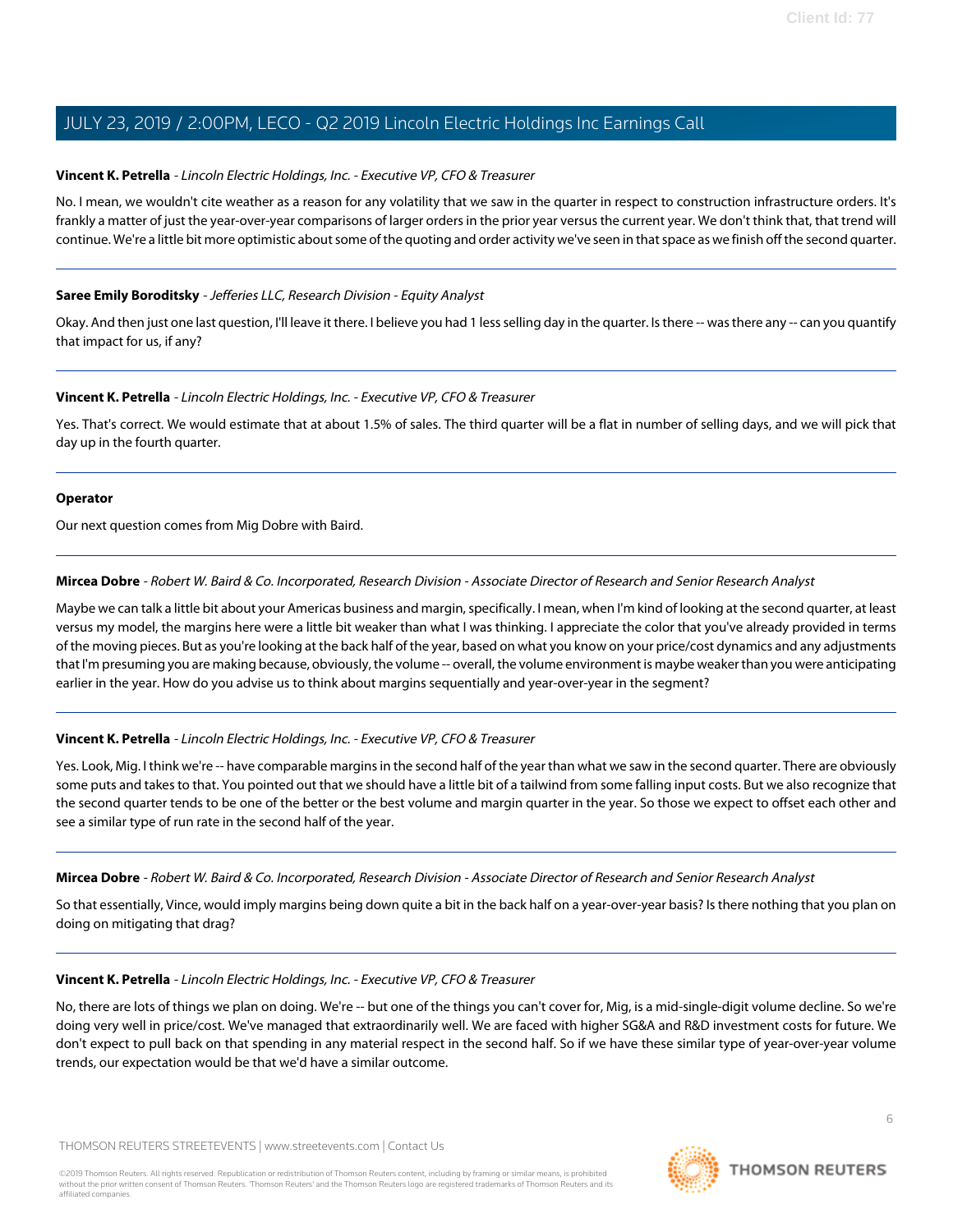#### **Christopher L. Mapes** - Lincoln Electric Holdings, Inc. - Chairman, President & CEO

Mig, I think the critical point that Vince is making there is that, look, we still have a lot of confidence in the strategy and the things that we've invested in, in the business. We've put an enormous amount of energy and structure and the cost associated with that and driving some new product initiatives and some focus in our SBUs that we've developed here in our Americas business, focusing on product categories that we're trying to drive primarily within our Americas business. And we're still confident that, that is the right strategy. So we're still intending to continue those investments in those areas of the business and recognizing that those investments will be a drag on our business as we move through the rest of 2019.

As you would expect, obviously, that's also one of the areas that we're expecting to make improvements in the volume side. And with the improvements in those volumes, we should start to see that turn more positive.

#### **Mircea Dobre** - Robert W. Baird & Co. Incorporated, Research Division - Associate Director of Research and Senior Research Analyst

I see. Then last question for me. In International, we've seen margin up on a year-over-year basis. But, at least to me, it looks that your target, your 2020 target for double-digit margin in the segment seems unlikely to be reached. So my question is what is really going on here versus your initial plan. And what adjustments are you making in terms of your strategy going forward? And what should our expectations be in terms of this business' profitability longer-term?

#### **Christopher L. Mapes** - Lincoln Electric Holdings, Inc. - Chairman, President & CEO

Look, that's a great question. So look, I would tell you that in the International business, the one element that occurred for us in Q2 that we didn't have great visibility to was actually a downturn in our business in China. And our China business was a negative for us in the quarter, certainly impacting our overall margin performance within the business. As we think about the integration work that we're doing in Europe and the strategy we have of bringing that large business into the portfolio, we are still going to hold on to those targets of 10% operating profit within the International business, at least through the rest of 2019.

I think we've been pretty consistent in saying that we were going to continue on the execution of the integration, bringing in the products and technologies globally into that marketplace and make the improvements that we were looking for. We are holding to our path of saying that we'll get that business to stability in the back half of 2019 and then set up a growth platform for that business moving forward.

I would tell you that the markets -- that some of the underlying markets there in Europe certainly over the last 3 or 4 quarters have become softer, and that has made that more difficult. But still excited about the work our teams are doing, still believe we'll have that business stabilized in the back half of '19. And if necessary, relative to where we believe those targets will be, we'll be providing an update for that as we move into 2020.

#### <span id="page-6-0"></span>**Operator**

Our next question comes from Joe O'Dea with Vertical Research.

#### **Joseph O'Dea** - Vertical Research Partners, LLC - Principal

Can you talk a bit a little bit more about what you're seeing in China and in the end markets where you're seeing some of the weakness, what happened from 1Q into 2Q? And whether, at this point, you're seeing some stabilization there? Or if it's more kind of monitoring with some ongoing softening?

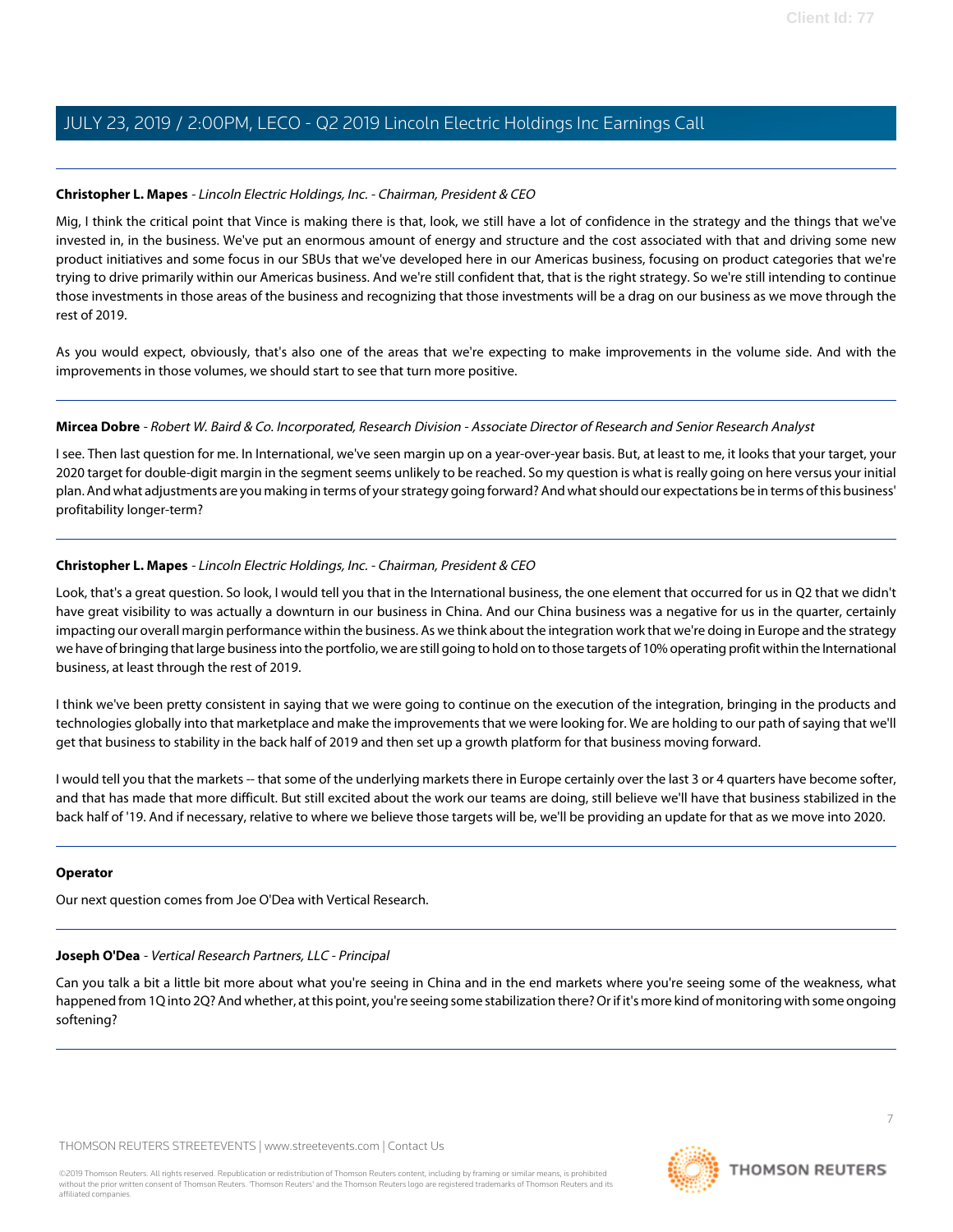#### **Christopher L. Mapes** - Lincoln Electric Holdings, Inc. - Chairman, President & CEO

Well, I think, a couple of comments. One is that if I think about it from a segment perspective, the challenging year-over-year comparisons in that marketplace came to us really from the automotive and the heavy industries portion of our participation in that market. So those were the 2 segments that we were most challenged with in the quarter. Obviously, there's some other dynamics in that marketplace relative to some of our products that are receiving tariffs on the imports of some of those products into that marketplace.

So we're evaluating all of those issues. It's just one that, as I talked about, the performance of the International business that hadn't been one that had been more of a headwind for us, and in Q2, became a headwind. And we really need more time in that marketplace to really understand whether that's going to trend through -- in the same manner through the rest of '19.

#### **Joseph O'Dea** - Vertical Research Partners, LLC - Principal

And maybe just a little bit of help on understanding what International is selling into China versus what Americas is selling into China, I don't know if one is a more automotive-oriented, but just some of the difference between those 2 exposures.

#### **Christopher L. Mapes** - Lincoln Electric Holdings, Inc. - Chairman, President & CEO

No. I wouldn't say that anyone is any -- that there's any difference in those exposures. I would just say that, obviously, in that particular marketplace, where over the last several years, we've been trying to focus more on our direct OEM relationships with some of our global customers in that marketplace. Certainly, in Q2, we saw softness in the automotive market and softness in heavy industries.

#### **Joseph O'Dea** - Vertical Research Partners, LLC - Principal

Okay. And then, I guess, the message being this is -- it's kind of a monitoring situation, no clear signs of stabilization at this point?

#### **Christopher L. Mapes** - Lincoln Electric Holdings, Inc. - Chairman, President & CEO

No. No signs of stabilization. But obviously, we're watching it very closely and trying to understand exactly what that demand profile will look like over the next few months.

#### **Joseph O'Dea** - Vertical Research Partners, LLC - Principal

Got it. And then just on -- I think, you've commented on some decent price/cost experience in the quarter. Could you talk about raw materials and what you're seeing within welding grade, wire prices and whether you've seen some relief in those costs? Or what other costs, I guess, you're managing in terms of the favorable price/cost?

#### **Christopher L. Mapes** - Lincoln Electric Holdings, Inc. - Chairman, President & CEO

Well, I would tell you that on a global basis, it's a little mixed. We have some markets where, quite frankly, we're seeing stability within those particular costs or slight declinations. Here in our Americas business, we have some slight declinations. But as it relates to us thinking about it from a global perspective, it should be a slight favorable for us. But at the end of the day, we have elements of raw material input costs that are also turning slightly negative on our consumables portion of our portfolio, some of the other things that we might be purchasing.

So I think at this point in the cycle, where the broad global marketplace is trying to get a better feel for what the demand levels are for a multitude of the industries, we'll have to see how those play out through the rest of 2019. But today, globally, mixed, slightly favorable in some markets.

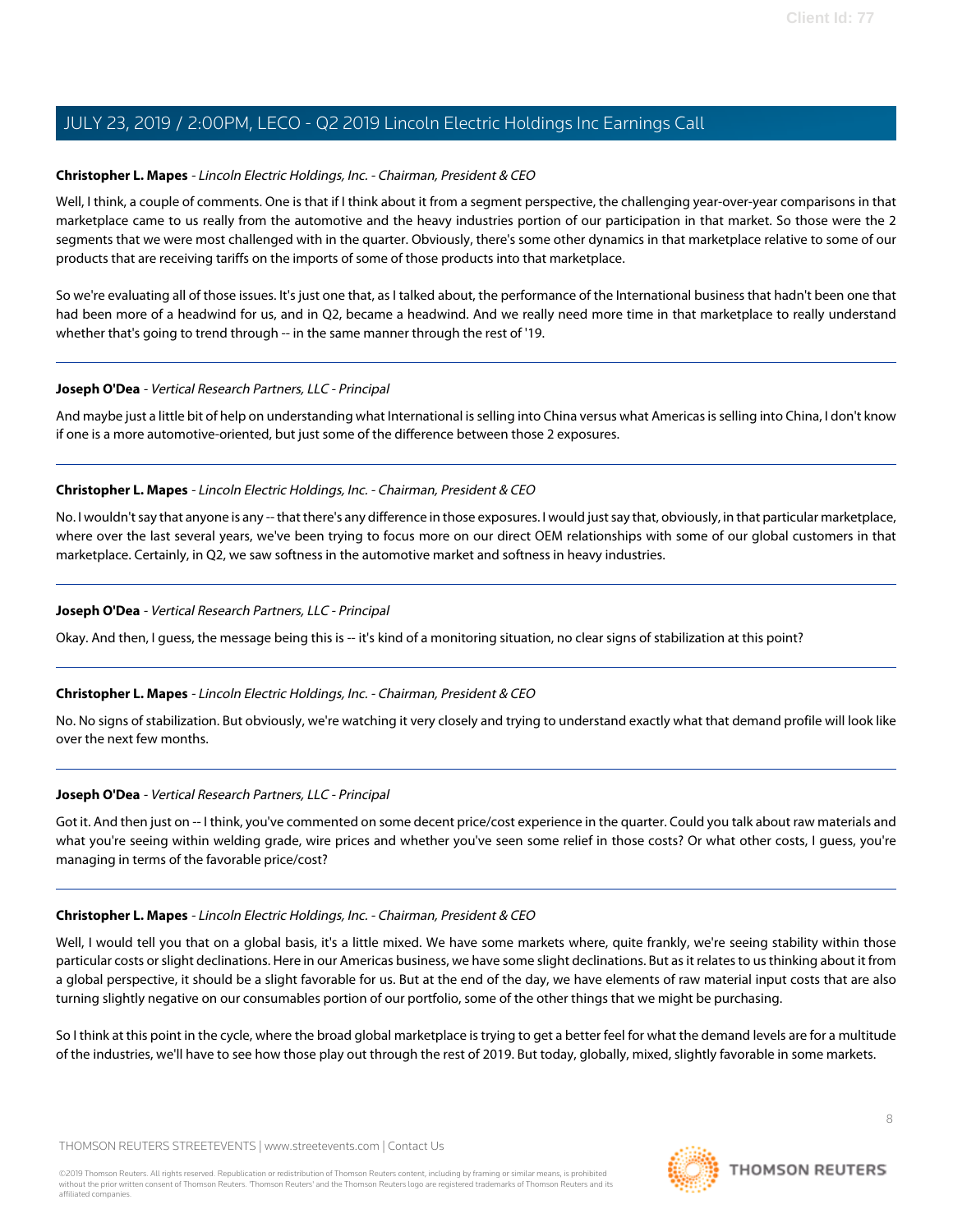#### **Operator**

Our next question comes from Chris Dankert with Longbow.

#### <span id="page-8-0"></span>**Christopher M. Dankert** - Longbow Research LLC - Research Analyst

I guess, first off -- I mean, shortly -- a while ago you gave us some updates on pricing, is that still the same expectations for kind of flat to nominally negative in the third quarter and then also down slightly in the fourth quarter? Or is there any kind of update on that?

#### **Vincent K. Petrella** - Lincoln Electric Holdings, Inc. - Executive VP, CFO & Treasurer

No. We would give you the same guidance today, flattish price year-over-year in the third quarter and some slight decline in the fourth quarter. But no change.

#### **Christopher M. Dankert** - Longbow Research LLC - Research Analyst

Got it. And it sounds like -- again, you had been expecting some better automotive, automation demand in the back half of the year kind of aided by turnaround activity. Is that now kind of out of your expectation?

#### **Vincent K. Petrella** - Lincoln Electric Holdings, Inc. - Executive VP, CFO & Treasurer

Well, we are seeing the quoting and order book activity pick up in June and into July. But that's on a sequential basis from the first half of the year. So we would expect to still have year-over-year declines in the automation product category, but at a moderating pace to what we've -- would be exiting the second quarter on.

#### **Christopher M. Dankert** - Longbow Research LLC - Research Analyst

Got it. And just a very last one for me. Just any update on Baker and the 3D initiatives? And just anything to write home about there?

#### **Christopher L. Mapes** - Lincoln Electric Holdings, Inc. - Chairman, President & CEO

Look, only that the Baker acquisition from an integration perspective and the team that we brought into The Lincoln Electric Company is all that we expected. Great group of individuals. Very excited about the leadership team and their excitement about the work that we're doing with them. We had the team down here just a few weeks ago for a technology review and working with our teams here in the additive center that we have in Cleveland, Ohio.

So I'm very excited about the work we're doing. We continue to work with major OEMs, and we have made a few more different types of parts over the last several weeks, but we'll continue to advance that business as it's certainly still in its infancy.

#### **Operator**

Our next question comes from Nathan Jones with Stifel.

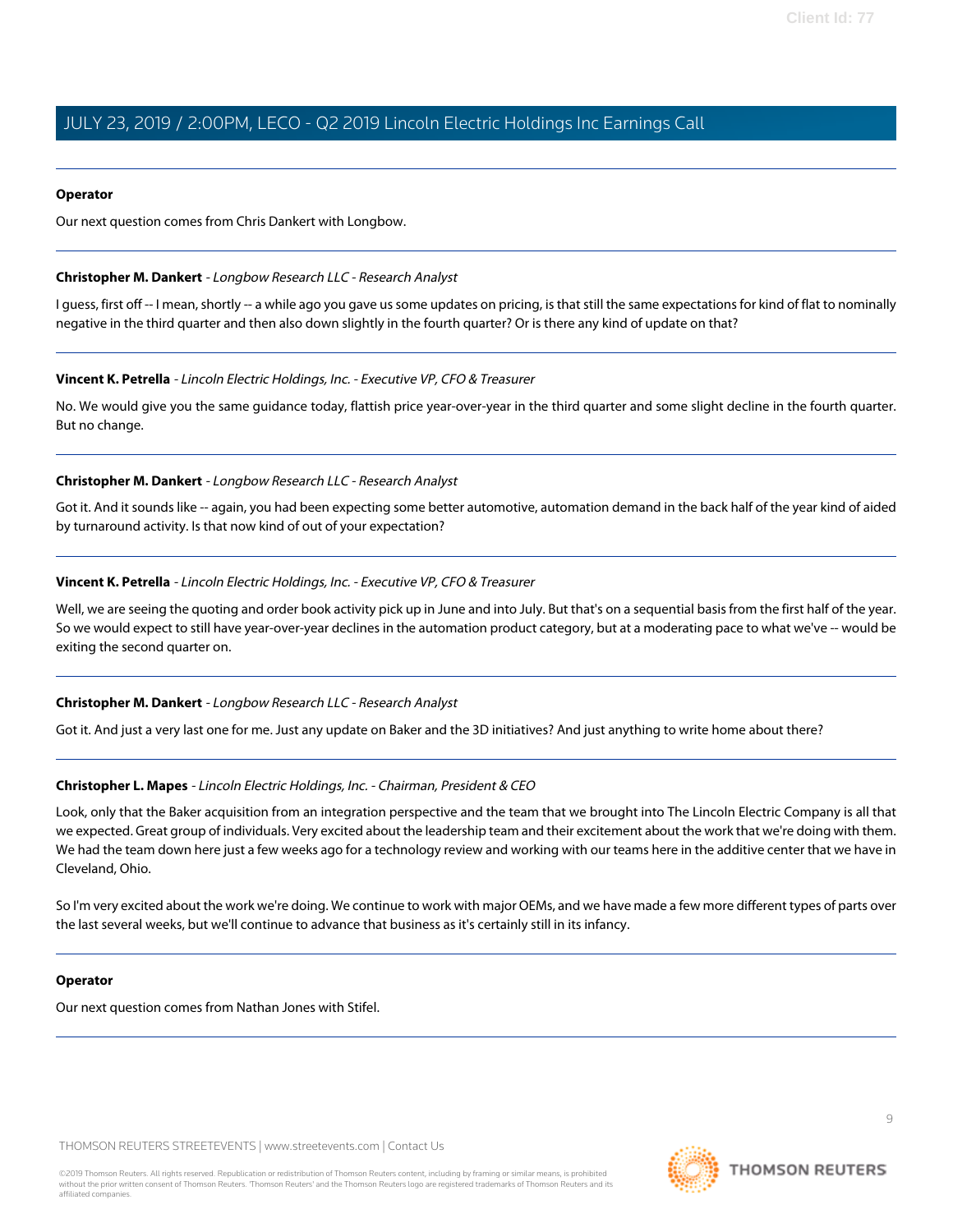#### <span id="page-9-0"></span>**Adam Michael Farley** - Stifel, Nicolaus & Company, Incorporated, Research Division - Analyst

This is Adam Farley on for Nathan. Volume in Americas was actually better than we had expected. I know June is typically the biggest month of the quarter. So could you give us some color on how things trended through the quarter? Did things improve and -- or at least get not as worse? And what markets are showing the better trends?

#### **Vincent K. Petrella** - Lincoln Electric Holdings, Inc. - Executive VP, CFO & Treasurer

Yes. So on a year-over-year basis, actually our June was better than the trending was showing in the quarter. We had a pickup in equipment and export orders, so we actually finished off the quarter with a little bit of a reversal of the trends that we had been seeing in the early parts of the quarter. So that enabled us to come in at the 3.6% volume decline on a year-over-year basis, on the back of export and standard equipment strength.

#### **Adam Michael Farley** - Stifel, Nicolaus & Company, Incorporated, Research Division - Analyst

Okay. And then just turning to surcharges in steel. Now that some of these surcharges are going to be rolling off, what kind of headwind would that be the revenue? And then given that this would pass straight through to the customer, would the removal of tariffs actually be accretive to margins?

#### **Vincent K. Petrella** - Lincoln Electric Holdings, Inc. - Executive VP, CFO & Treasurer

No. It wouldn't be accretive to margins. I would also estimate that the impact from the tariffs rolling off in the third quarter is right around 100 basis points on the consolidated business. So our price of 1.7% in the quarter would narrow by over 100 basis points in the third quarter year-over-year.

#### <span id="page-9-1"></span>**Operator**

Our next question comes from Walter Liptak with Seaport Global.

#### **Walter Scott Liptak** - Seaport Global Securities LLC, Research Division - MD & Senior Industrials Analyst

Wanted to ask about the working capital numbers. Inventories went up with revenues coming down. And I wonder if you could you just provide some color on the thoughts there. And what does production need to look like in the second half to draw down inventories?

#### **Vincent K. Petrella** - Lincoln Electric Holdings, Inc. - Executive VP, CFO & Treasurer

Yes. So some of it was acquisition-related, bringing in the acquisitions on a year-over-year basis. But we've also built a little bit of a finished goods inventory to improve some of our service levels around the world. So it's certainly a very well-managed and deliberate increase in inventories on a year-over-year basis.

#### **Christopher L. Mapes** - Lincoln Electric Holdings, Inc. - Chairman, President & CEO

Yes. Walt, maybe to add some color to that. An example of that would be in our European business, where last year we were in the middle of the integration. One of the things that we were challenged with last year in our European business is that we were not happy with the delivery metrics we were performing in the marketplace for our consumable products or equipment products in that market.

We struggled with the traditional August shutdowns in Europe, and we decided moving into this particular cycle that we were going to ensure that we have the appropriate products on the shelf for our customers, not only going into that portion of the cycle, but when they come out of

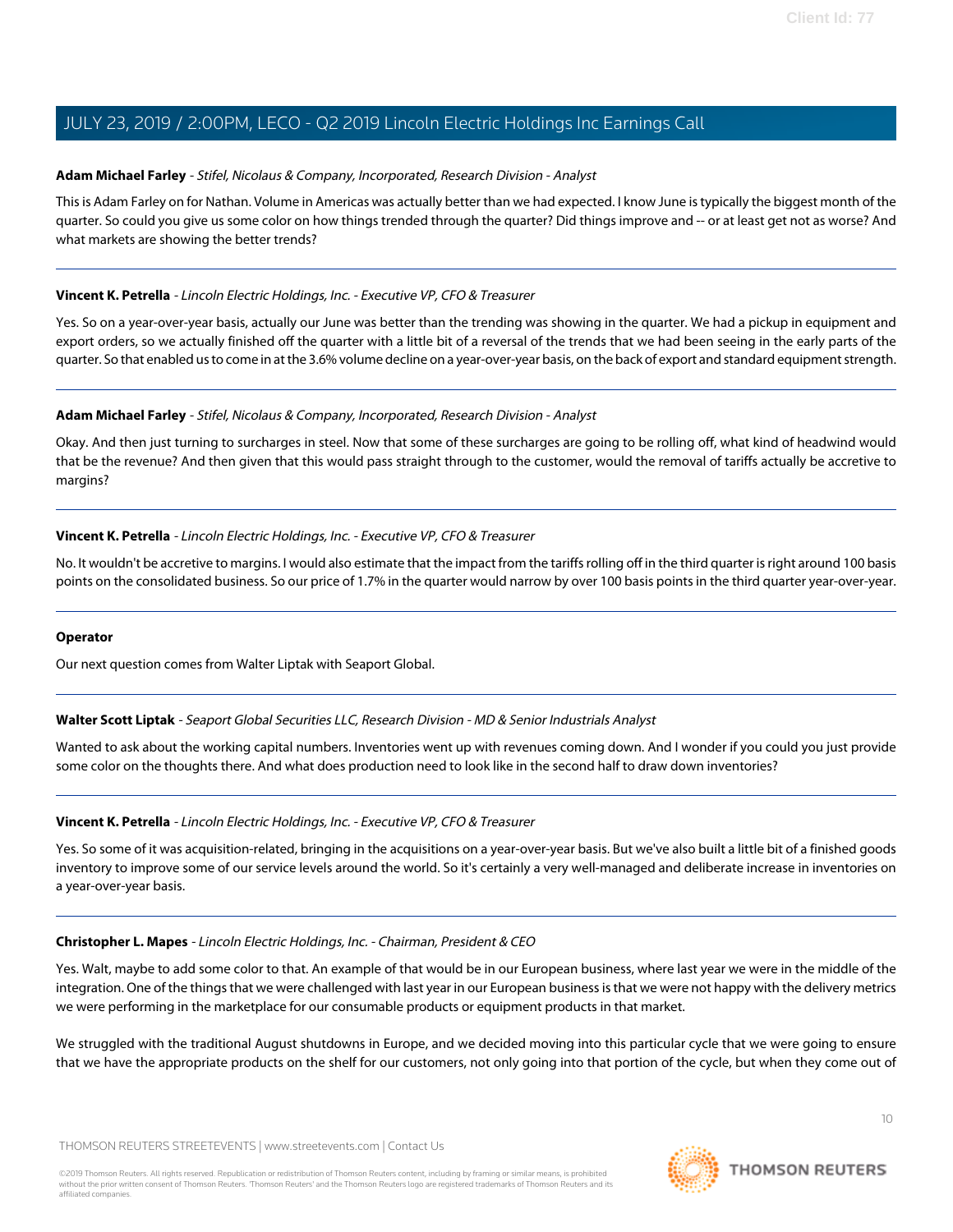that period as they move into September. So we strategically placed some inventories in the European market to ensure that we could meet those delivery expectations from our customers in that region of the world.

#### **Walter Scott Liptak** - Seaport Global Securities LLC, Research Division - MD & Senior Industrials Analyst

Okay. All right. Great. And Vince, you mentioned there were some M&A costs in that 130 basis points decline in the Americas. I wonder if you could quantify that for us. And does that recur in the third quarter?

#### **Vincent K. Petrella** - Lincoln Electric Holdings, Inc. - Executive VP, CFO & Treasurer

Well, the disclosure was wrapped around the dilution of our operating profit margin from our acquisitions that we executed on. It had about a 40 basis point deterioration in consolidated operating profit and roughly 70 basis points on the Americas.

#### **Walter Scott Liptak** - Seaport Global Securities LLC, Research Division - MD & Senior Industrials Analyst

Okay. Is that out of the way now? Or does it -- we get some of that to reoccur in the third quarter?

#### **Vincent K. Petrella** - Lincoln Electric Holdings, Inc. - Executive VP, CFO & Treasurer

Well, I think we'll have some of that drag in the second half of the year. But our expectations are that, that will narrow as we integrate those acquisitions and drive the overall automation margins up closer to the group average.

#### **Walter Scott Liptak** - Seaport Global Securities LLC, Research Division - MD & Senior Industrials Analyst

Okay. Okay. And if I could just go back to the comment on the second half where you were seeing volumes flat to low-single digits. And it's not clear to me why. Is it the easier comps after the rationalization in -- with Air Liquide Welding? Or is it kind of the June pickup that you were talking about? Why do we think that flat to low-single digits would be the number in the back half?

#### **Christopher L. Mapes** - Lincoln Electric Holdings, Inc. - Chairman, President & CEO

Yes. Well, Walt -- look, I would say that there's no question, there's some easier comps for us in the back half the year, and that's where you start the discussion from. I would say the favorable elements as we're moving to the back half of the year is that if we still look at our segments on a global basis, most of those direct channel end markets grew in Q2 with energy and the heavy industries and general fabrication still moving slightly positive. We've had some new product introductions that we're releasing globally, which we saw some of the benefit of in Q2. I expect to continue to see more of that benefit as we're moving into Q3.

And then I think that the challenging side associated to that would be whether we continue to see the level of drag that we've seen in our automation business, although as Vince mentioned, we see some improvements in some of the order book that we had. And then I think the other challenge associated with it would be whether we continue to see general demand deteriorate in the European market as we're continuing to rationalize that business, especially with that market always being a little difficult to forecast in Q3 with the broad European shutdowns that generally occur in August.

So positive side, market's still trending favorably, some new product benefits that we think that we will see, certainly better comps. Challenges to that would be certainly where automation business continues to turn as well as risks associated with the underlying market in Europe.

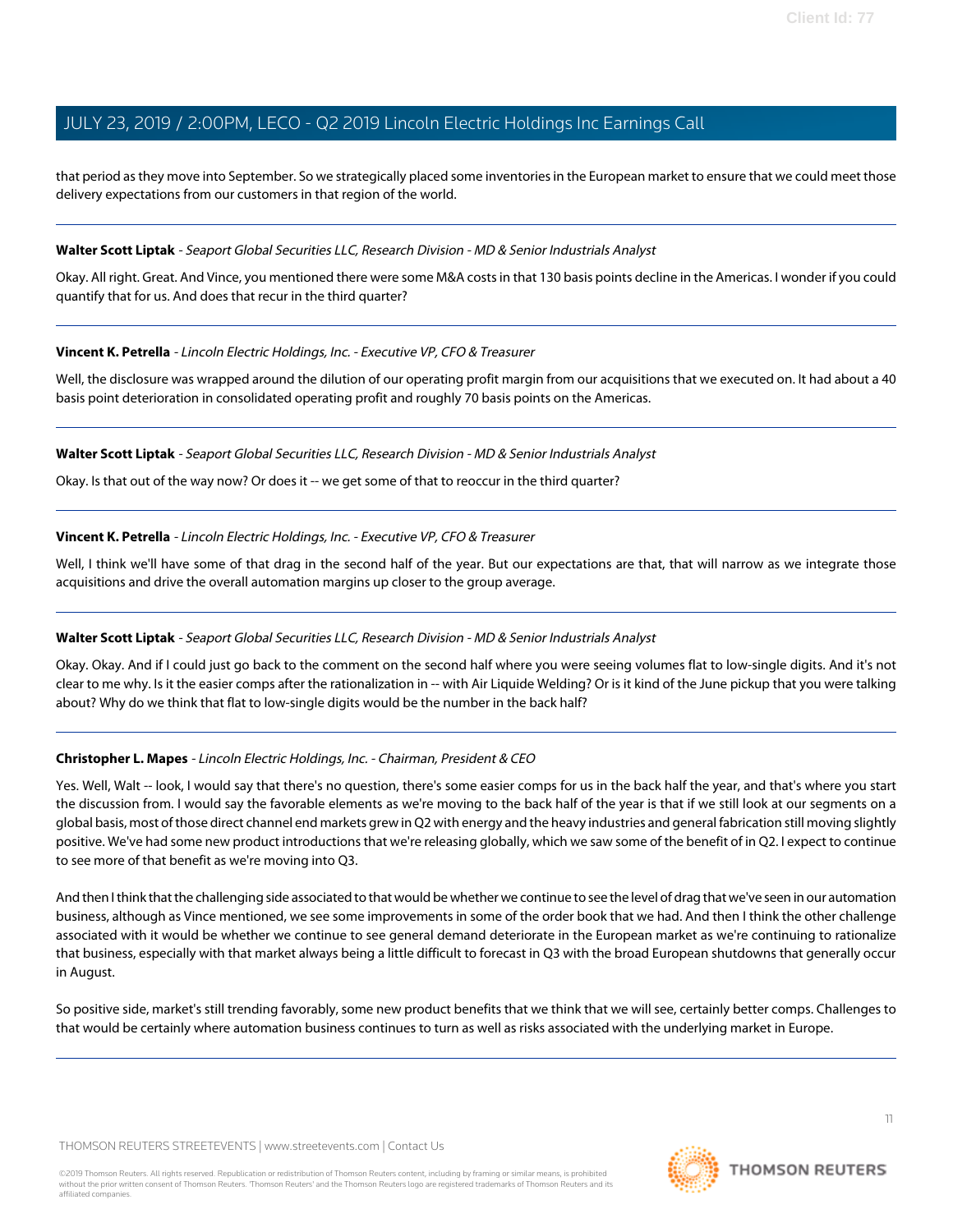#### **Walter Scott Liptak** - Seaport Global Securities LLC, Research Division - MD & Senior Industrials Analyst

Okay. All right. If I could just ask one last one to Vince. How much is -- what's the total share repurchase authorization? And how much is left on that?

#### **Vincent K. Petrella** - Lincoln Electric Holdings, Inc. - Executive VP, CFO & Treasurer

Well, we have about 4.2 million shares available on our authorization at this point in time at the close of the second quarter.

#### **Operator**

<span id="page-11-0"></span>Our next question comes from Jason Rodgers with Great Lakes Review.

#### **Jason Andrew Rodgers** - Great Lakes Review - VP

I did want to ask about the European integration activities from the Air Liquide acquisition, if they're completed, still ongoing? And when do you expect to reap the benefits from those?

#### **Christopher L. Mapes** - Lincoln Electric Holdings, Inc. - Chairman, President & CEO

Yes. No. As we've talked about, our expectation is to finish off those activities in the back half of 2019, get that business stabilized so that it can be foundational for us to be able to drive growth as we're moving into 2020. I think as I mentioned earlier in the call, we are seeing some softness in those markets and have seen some softness in a few of those markets in Europe over the last couple of quarters, which have created a little more headwind. But our teams continue to work on the plan that we have as it relates to that integration, continuing to make great progress. And I believe that we'll have that business stabilized and then develop that foundation for us to grow from that as we're moving into early 2020.

#### **Jason Andrew Rodgers** - Great Lakes Review - VP

And you've given some long-term projections for the additive manufacturing business. What's the reasonable expectation for what that business could do next year in terms of revenues or a range of revenues?

#### **Christopher L. Mapes** - Lincoln Electric Holdings, Inc. - Chairman, President & CEO

Yes. As we've talked about our entrance into the additive space, we're very excited about that, and we'll be reporting out additive and our automation businesses as 1 discussion. I think the target you're referencing is that as we look at our Higher Standard 2025 Strategy longer-term, we'd like to have that business be \$1 billion in revenue as it moves to 2025.

We're continuing to make advancements in additive. We haven't put out any targets out there for revenue for next year and won't. But I can tell you, we're continuing to make progress, and we'll try to provide you with updates as best as we can in that area of the business.

#### **Operator**

Our next question comes from Bryan Blair with Oppenheimer.



**THOMSON REUTERS**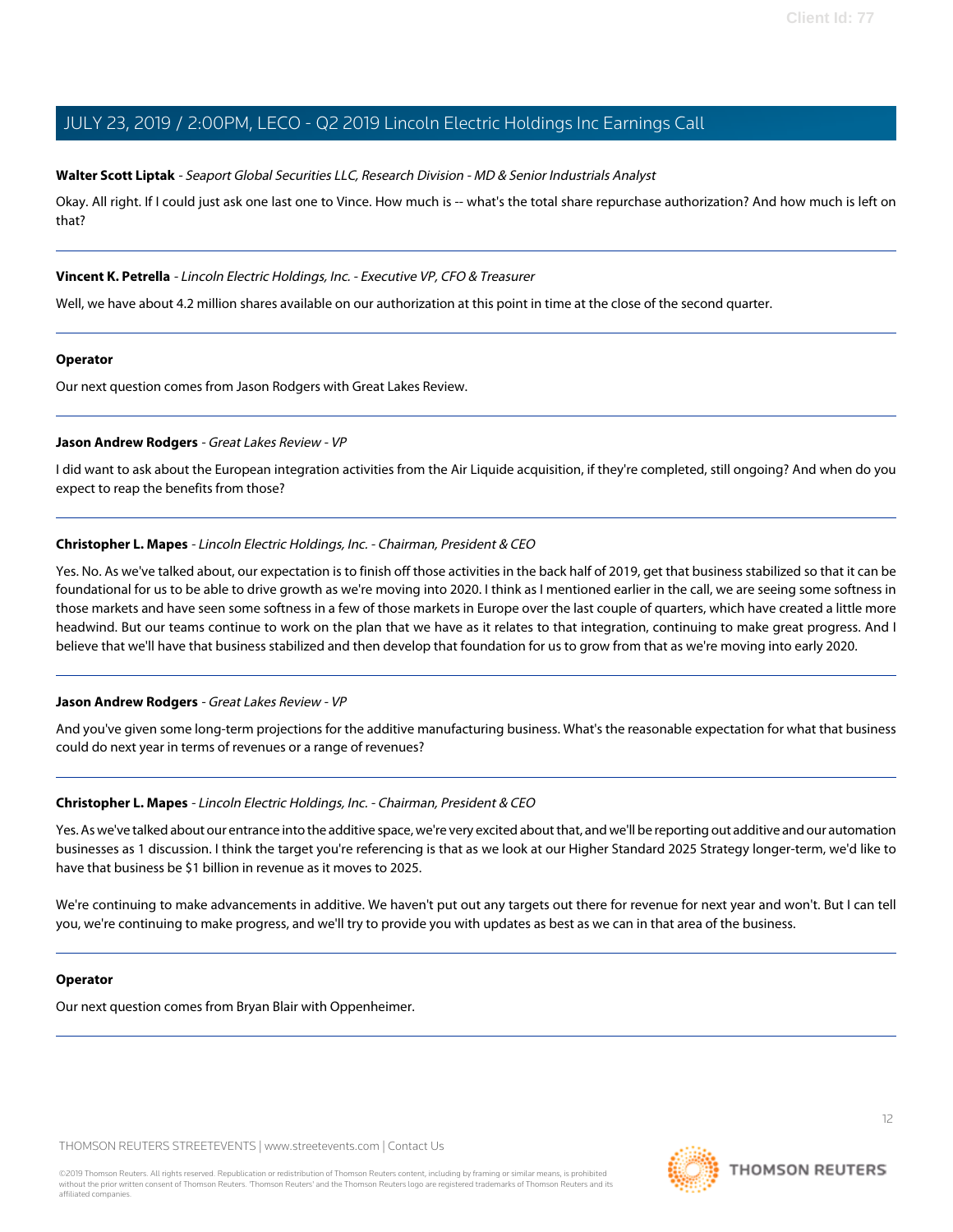#### <span id="page-12-0"></span>**Bryan Francis Blair** - Oppenheimer & Co. Inc., Research Division - Director & Senior Analyst

I wanted to stick with automation for a second. So Vince, I believe you said \$40 million to \$50 million in second half revenue contribution in the recent deals. Is that correct?

#### **Vincent K. Petrella** - Lincoln Electric Holdings, Inc. - Executive VP, CFO & Treasurer

That's correct.

#### **Bryan Francis Blair** - Oppenheimer & Co. Inc., Research Division - Director & Senior Analyst

Okay. And then how should we think about EPS accretion in the back half?

#### **Vincent K. Petrella** - Lincoln Electric Holdings, Inc. - Executive VP, CFO & Treasurer

From those acquisitions, I think we have a current estimate of maybe \$0.02 a share per quarter.

#### **Bryan Francis Blair** - Oppenheimer & Co. Inc., Research Division - Director & Senior Analyst

Per quarter. Okay. All right. And any color you can provide on the current deal pipeline? I know that you've spoken recently and the reference recently that's on M&A targets remain pretty expensive and signaled that you're willing to buy back shares and you have some repurchase capacity remaining. But anything that could be actionable over the near term?

#### **Christopher L. Mapes** - Lincoln Electric Holdings, Inc. - Chairman, President & CEO

Look, I would tell you that -- I think, the pipeline as we've shared the last several quarters has remained solid. I think we'll continue to take our disciplined strategic approach as we evaluate acquisition opportunities globally. I'm very excited about what we've completed in the last 12 months with the Coldwater Engineering acquisition and Inovatech as well as Baker Industries and now in July 1, acquiring the other 50% ownership interest in our Askaynak joint venture in Turkey.

So I believe we are meeting strategically what we're looking for from an acquisition perspective, and we'll continue to try to identify those products or solutions that can add value to our portfolio and our long-term strategy as we move forward. But the pipeline is healthy, and we continue to evaluate a multitude of various opportunities.

#### **Bryan Francis Blair** - Oppenheimer & Co. Inc., Research Division - Director & Senior Analyst

Got it. And I appreciate the color. And one last one, if I can, on HPG margin on a record performance in the quarter. Could you parse out the favorable mix impact? And how we should think about second half profitability in that business?

#### **Vincent K. Petrella** - Lincoln Electric Holdings, Inc. - Executive VP, CFO & Treasurer

I certainly think that we'll be able to maintain that mid-teens type of operating profit margin. We did get a nice contribution from the mix from our acquisitions that we've folded into the business. And so our expectations are that there's a new level of operating profit expectations for this business.

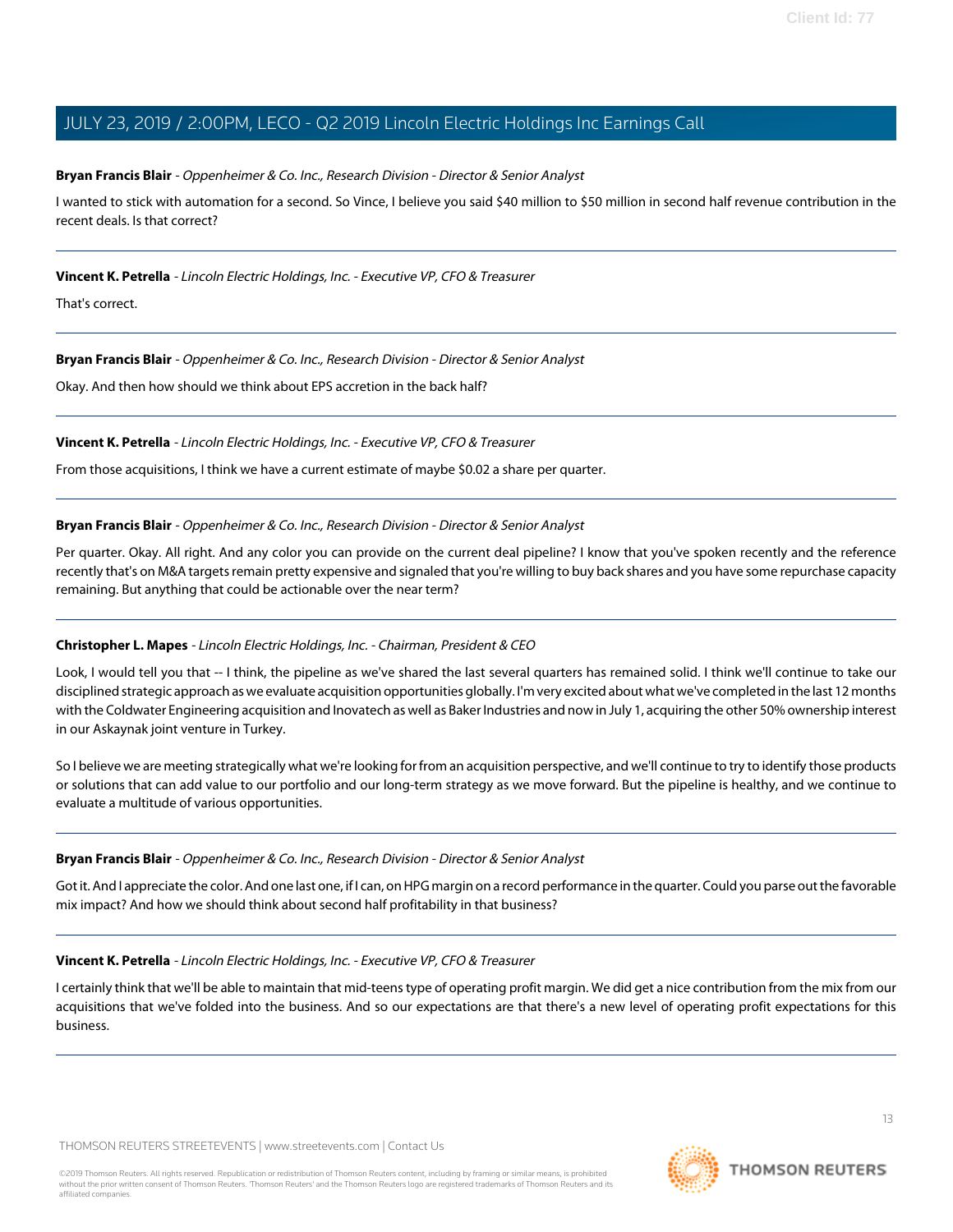#### **Christopher L. Mapes** - Lincoln Electric Holdings, Inc. - Chairman, President & CEO

Yes. Great performance by that team, I would add. And a portion of that product mix favorability is from investments we've been making in that business in the last couple of years, focused on the HVAC marketplace. Some of those components, obviously, would have a higher demand model in the first half of the year than in the back half of the year as it relates to the Harris business. But certainly, great performance by that team in the first half of the year. And as Vince said, we expect them to continue to be a solid performer for us.

#### **Operator**

<span id="page-13-0"></span>And our next question comes from Steve Barger with KeyBanc Capital.

#### **Robert Stephen Barger** - KeyBanc Capital Markets Inc., Research Division - MD and Equity Research Analyst

You talked about being focused on fill rates. Do you get the sense of the distribution channel or customers that go direct are wanting to hold less inventory at this point? I'm just trying to get a sense for how cautious are end users are getting.

#### **Christopher L. Mapes** - Lincoln Electric Holdings, Inc. - Chairman, President & CEO

Yes. Steve, my comments really centered around our supply chain execution as we were integrating in Europe in 2018. So I can't tell you that I feel like there's been any change in our direct customers from an inventory management perspective. I do think that you' probably, in certain markets, see more automotive-type customers, probably take the summer shutdowns that they may or may not have taken last year. But my comments earlier relative to fill rates were specific to the European marketplace. And our expectation that we ensure our customers are confident that we're going to be able to serve their needs in that market.

#### **Robert Stephen Barger** - KeyBanc Capital Markets Inc., Research Division - MD and Equity Research Analyst

Okay.

#### **Vincent K. Petrella** - Lincoln Electric Holdings, Inc. - Executive VP, CFO & Treasurer

And Steve, I would add to that, that from a product line perspective, what we've seen over a long period of time is in the macro inflationary environments there might, on the edges, on the fringes, have your customers carry a little bit more inventory in anticipation of rising pricing and then a falling or deflationary environment like we're seeing a flattish or falling environment. I think the tendency is to lighten up and take advantage of future falling costs and prices. So I think we're more on the side of a flatter deflationary environment, which might lead again on the fringes to a little bit less inventory being held.

#### **Robert Stephen Barger** - KeyBanc Capital Markets Inc., Research Division - MD and Equity Research Analyst

Got it. And similar question on receivables. Are you seeing a slowdown in payments from some of the more challenged end markets? People trying to push terms on you?

**Vincent K. Petrella** - Lincoln Electric Holdings, Inc. - Executive VP, CFO & Treasurer

No. We really haven't seen any significant and broad widespread receivables deterioration or aging.

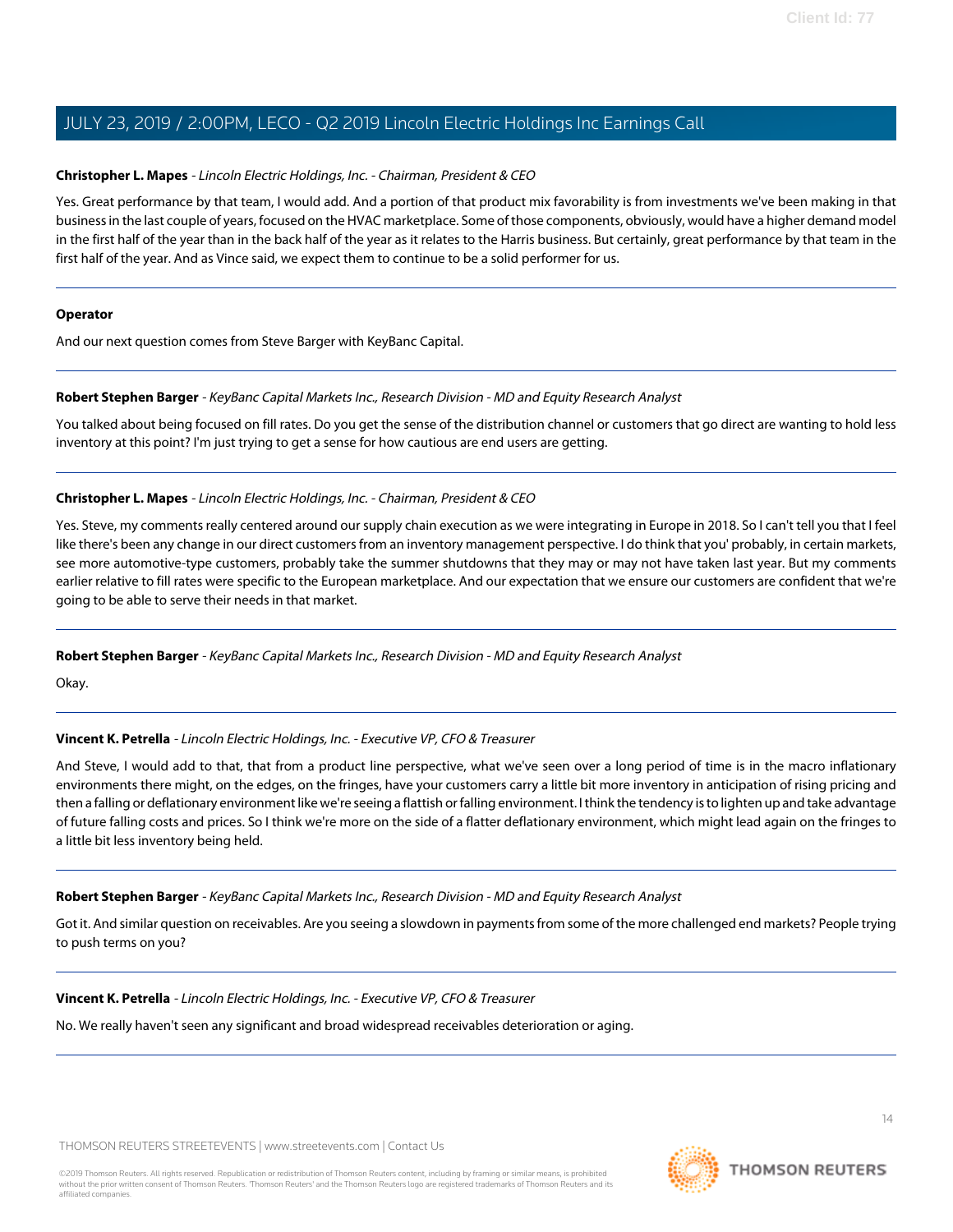#### **Robert Stephen Barger** - KeyBanc Capital Markets Inc., Research Division - MD and Equity Research Analyst

Okay. And then just one last one. Just given that the trends that we're seeing, how aggressive are you getting on reducing hours or shifts to balance production with demand at this point? I guess the question is, are you thinking that the slowdown that you've seen so far will be persistent? Or is this just a reaction to the recent uncertainty and it reverses in the next few quarters?

#### **Christopher L. Mapes** - Lincoln Electric Holdings, Inc. - Chairman, President & CEO

You know, we don't -- here in our operations in the U.S. in our large manufacturing facility here in Cleveland, we're not doing anything major to address any of the hours as we traditionally might have, Steve. I will tell you that we had some scheduled preventative maintenance and did take a short shutdown for our equipment business associated with that. But as it relates to the strategy that we utilize to reduce the hours as we're trying to manage our demand profile, our teams have done that very well, and we really don't have any major initiatives in that respect going on to today.

#### **Robert Stephen Barger** - KeyBanc Capital Markets Inc., Research Division - MD and Equity Research Analyst

So just to verify, that mean -- it sounds like you're treating this more as a soft patch versus an end to a cycle?

#### **Christopher L. Mapes** - Lincoln Electric Holdings, Inc. - Chairman, President & CEO

Yes. Look, I would say, exactly. And the reason for that is that, look, still seeing many of our segments continuing to expand. As we said, softness in automotive, softness in construction infrastructure. It goes back to my comment earlier, Steve, about still investing in those SBUs and those other product areas where we believe we can drive growth into the business. So we still -- we certainly see this as a slow window. But quite frankly, we still believe that this is not, from my perspective, signals that we would normally see and we'd be talking about end of cycles.

#### **Operator**

(Operator Instructions) We do have a question from Walter Liptak with Seaport Global.

#### **Walter Scott Liptak** - Seaport Global Securities LLC, Research Division - MD & Senior Industrials Analyst

Just one quick follow-up. With the changes in the outlook for the second half, were there any changes during -- within the second quarter related to bonus accruals or any kind of incentive comp?

#### **Vincent K. Petrella** - Lincoln Electric Holdings, Inc. - Executive VP, CFO & Treasurer

Well, as you know, Walt, the incentive compensation programs are largely formulaic-driven on the performance against operating plan. And so we did have lower bonus charges in the second quarter. Those were roughly just under \$5 million. And so I would expect, as we continue to run at the same sort of pace against our operating plan, we should see similar types of reductions in accruals in the second half of the year. But I would just emphasize, it's simply the math of how well the enterprise is performing against its plan drives what those accruals might be at the end of any given period.

#### **Operator**

Thank you. This concludes our question-and-answer session. I would like to turn the call back over to Vincent Petrella for closing remarks.